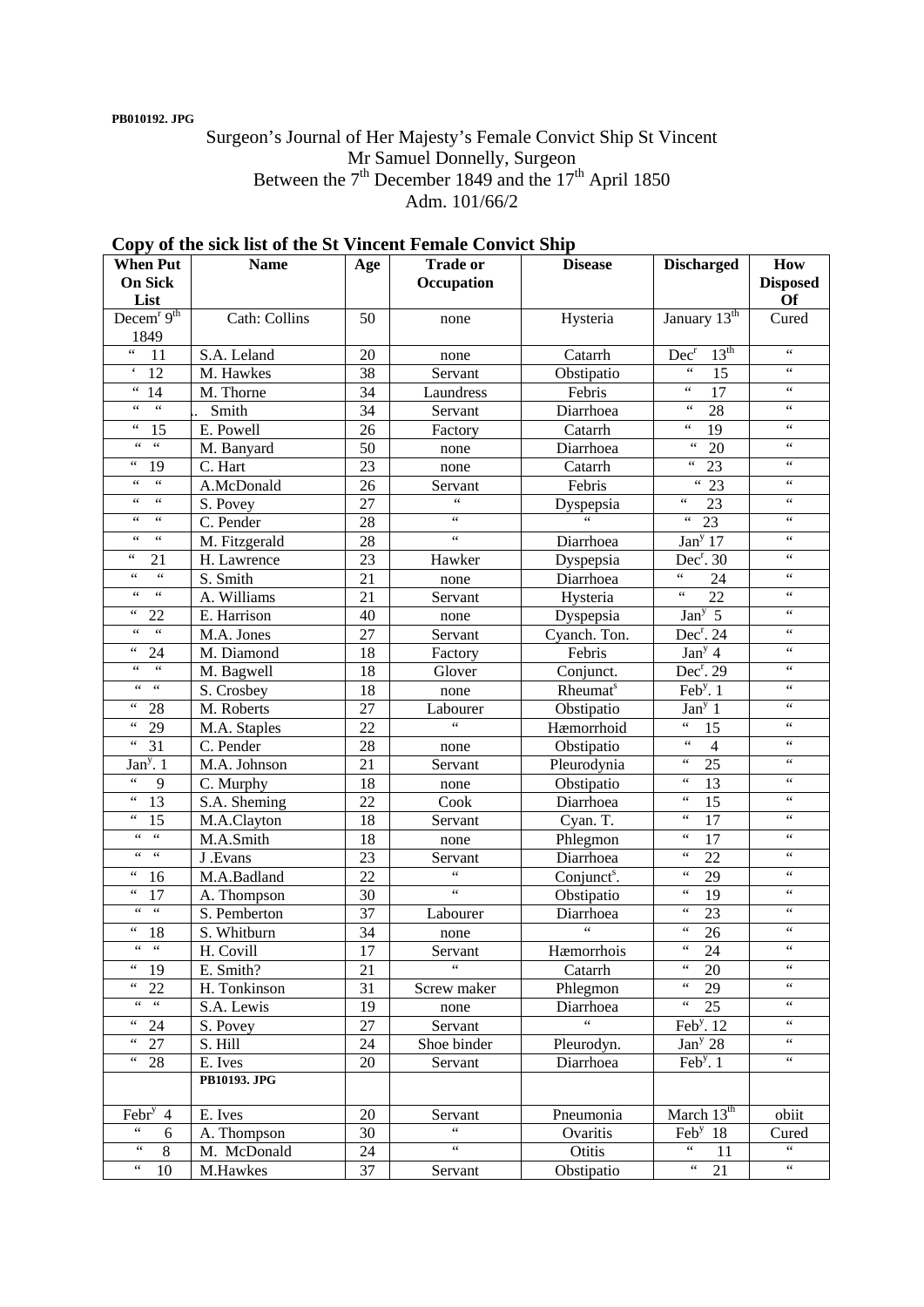| $\zeta$ $\zeta$<br>11              | M.A.Bradford  | 24              | $\zeta$ $\zeta$                       | Diarrhoea                             | $\zeta$ $\zeta$<br>14           | $\zeta\,\zeta$  |
|------------------------------------|---------------|-----------------|---------------------------------------|---------------------------------------|---------------------------------|-----------------|
| $\,6\,6\,$<br>12                   | L.Heat        | 20              | $\overline{\mathfrak{c}\mathfrak{c}}$ | Catarrh                               | $\epsilon\,\epsilon$<br>15      | $\epsilon$      |
| $\zeta$ $\zeta$<br>$\epsilon$      | M.Taylor      | 23              | Hawker                                | $\zeta$ $\zeta$                       | $\zeta$ $\zeta$<br>15           | $\zeta$ $\zeta$ |
| $\zeta$ $\zeta$<br>16              | E.Beaumont    | $\overline{38}$ | none                                  | $\epsilon$                            | March 2                         | $\epsilon$      |
| $\zeta$ $\zeta$<br>$\zeta$ $\zeta$ | C.Collins     | 50              | none                                  | Hæmorrhois                            | $\zeta$ $\zeta$<br>10           | $\zeta$ $\zeta$ |
| $\zeta$ $\zeta$<br>17              | A.Peck        | 19              | ShopKeeper                            | Diarrhoea                             | $\text{Feb}^y$<br>$20\,$        | $\zeta$ $\zeta$ |
| $\zeta$ $\zeta$<br>20              | S.A.Sheming   | $\overline{22}$ | Cook                                  | $\epsilon$                            | $\epsilon\,\epsilon$<br>22      | $\epsilon$      |
| $\,6\,6\,$<br>21                   | S.Crosbey     | 18              | none                                  | Hæmeteme <sup>s</sup>                 | April<br>$\overline{4}$         | $\zeta$ $\zeta$ |
| $\zeta$ $\zeta$<br>22              | S.Reaveley    | 16              | none                                  | Hysteria                              | 24<br>Feb <sup>y</sup>          | $\zeta$ $\zeta$ |
| $\overline{66}$<br>$\zeta\,\zeta$  | A.Hughes      | $\overline{25}$ | none                                  | Rheum <sup>s</sup>                    | $\overline{\mathbf{G}}$<br>26   | $\epsilon$      |
| $\zeta$ $\zeta$<br>25              | M.Bagwell     | 18              | Glover                                | Conjunct <sup>o</sup>                 | March 27                        | $\zeta$ $\zeta$ |
| $\zeta$ $\zeta$<br>26              | A.Thompson    | 30              | Servant                               | Phlegmon                              | $\zeta$ $\zeta$<br>7            | $\zeta$ $\zeta$ |
| March 3                            | M.Ford        | 32              | Labourer                              | Dyspepsia                             | $\overline{7}$<br>$\leq$ $\leq$ | $\zeta\,\zeta$  |
| $\zeta$ $\zeta$<br>4               | M.Edwards     | 33              | Servant                               | Catarrh                               | $\zeta$ $\zeta$<br>19           | $\zeta\,\zeta$  |
| $\epsilon$<br>$\overline{7}$       | M.A.Brodie    | 21              | none                                  | Diarrhoea                             | $\epsilon$<br>14                | $\zeta$ $\zeta$ |
| $\zeta$ $\zeta$<br>$\overline{8}$  | M.Burke       | 33              | Hawker                                | $\epsilon$                            | $\epsilon$<br>21                | $\epsilon$      |
| $\leq \leq$<br>13                  | M.A.Badland   | 18              | Servant                               | Phrenitis                             | $\epsilon$<br>11                | obiit           |
| $\zeta$ $\zeta$<br>15              | E.Powell      | 25              | Factory                               | Diarrhoea                             | $\epsilon$<br>25                | Cured           |
| $\leq \leq$<br>16                  | M.A. Bradford | 18              | none                                  | $\epsilon$ $\epsilon$                 | $\epsilon$<br>25                | $\epsilon$      |
| $\leq \leq$<br>18                  | M.Diamond     | 19              | Factory                               | $\overline{\mathfrak{c}\mathfrak{c}}$ | $\zeta$ $\zeta$<br>30           | $\zeta$ $\zeta$ |
| $\leq \leq$<br>21                  | M.Turner      | 28              | none                                  | $\zeta\,\zeta$                        | $\overline{4}$<br>April         | $\zeta$ $\zeta$ |
| $\zeta$ $\zeta$<br>24              | A.Buck        | 49              | Shopk.                                | $\overline{\mathcal{L}}$              | $\overline{2}$<br>$\epsilon$    | $\zeta\,\zeta$  |
| $\,6\,6\,$<br>$27\,$               | M.Ford        | 32              | Labourer                              | Dyspepsia                             | $\zeta$ $\zeta$<br>$\mathbf{1}$ | $\zeta$ $\zeta$ |
| $\zeta\,\zeta$<br>31               | A. Ryley      | 23              | Servant                               | Diarrhoea                             | 66<br>$\mathbf{1}$              | $\zeta\,\zeta$  |
| April 3                            | M.Clarke      | 26              | $\epsilon$                            | Rheum <sup>s</sup>                    | $\epsilon$<br>11                | Hospital        |
| $\zeta\,\zeta$<br>6                | I. Mathews    | 40              | Servant                               | Phlegmon                              | $\epsilon$<br>17                | 66              |
| $\zeta\,\zeta$<br>11               | E. Beaumont   | 38              | none                                  | Diarrhoea                             | $\epsilon$<br>11                | $\zeta$ $\zeta$ |
| $\frac{1}{12}$ A20                 | A. Buxton     | 33              | Servant                               | Ulcus                                 | $\epsilon$<br>$\overline{17}$   | $\epsilon$      |
|                                    |               |                 |                                       |                                       |                                 |                 |

 $Sam<sup>1</sup>$ . Donnelly **Surgeon** Surgeon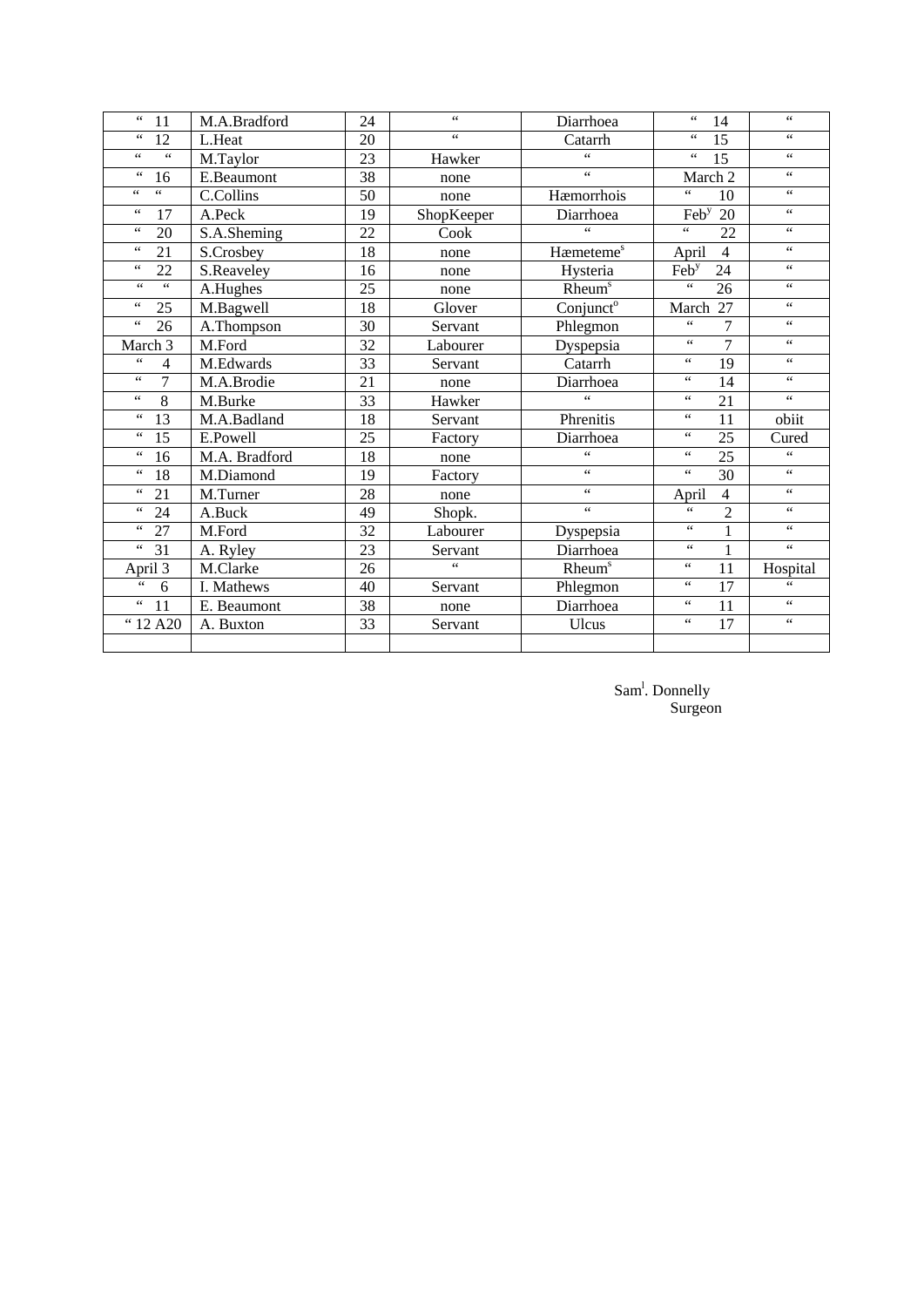## **Medical and Surgical Journal of Her Majesty's Convict Ship St Vincent**  between the7th Dec<sup>r</sup>: 1849 and the 17<sup>th</sup> April 1850 during which time the said ship has **been employed in a voyage from England to Hobart Town, Van Diemen's Land**

| <b>Nature of Disease</b>  | No.<br>of<br>Case | Men's Names, Ages,<br><b>Qualities, Time when</b><br>and where taken ill,<br>and how disposed of.                                                   | The History, Symptoms, Treatment, and Daily<br>Progress of the Disease or Hurt.                                                                                                                                                                                                                                                                                                                                                                                                                                                                                                                                                                                                                                                                                                                                          |  |  |
|---------------------------|-------------------|-----------------------------------------------------------------------------------------------------------------------------------------------------|--------------------------------------------------------------------------------------------------------------------------------------------------------------------------------------------------------------------------------------------------------------------------------------------------------------------------------------------------------------------------------------------------------------------------------------------------------------------------------------------------------------------------------------------------------------------------------------------------------------------------------------------------------------------------------------------------------------------------------------------------------------------------------------------------------------------------|--|--|
| Febris                    | 1                 | Mary Thorn<br>ætatis 30<br>Servant taken ill 14 <sup>th</sup><br>December at Woolwich<br>and discharged 17 <sup>th</sup><br>Dec <sup>r</sup> . 1849 | Complains of lassitude and general debility with loss of<br>appetite $\&$ general disinclination to exertion. P. quick<br>skin hot bowels irregular, T. white, feels chilly at times,<br>ascribes attacks to getting her feet wet.<br>Rx. Hydrarg. Chlorid: g' iv<br>Pulv: Antimon; $g^r v$<br><b>M</b> fiat Pulvis<br>Decoct: Hordie p potus<br>Vespere Perspired freely during the day skin moist<br>bowels open. Habeat H.S. Pulv: Antimon: g' v.<br>$15^{\text{th}}$<br>Passed a good night, skin moist, P. reduced in frequency<br>T. still white, bowels have not been freely moved<br>Habeat [.] Haust. Sol purg. cont <sup>"</sup> . Decoct: Hordie p.p.<br>16 <sup>th</sup><br>Much better bowels moved several times during the<br>night Cont <sup>r</sup> Decoct: Hordie:<br>$17th$ No complaint, Discharged. |  |  |
| Diarrhoea<br>PB010194.JPG | $\overline{2}$    | Mary Banyard<br>Ætatis 50<br>taken ill 15 <sup>th</sup> December<br>at Woolwich and<br>discharged<br>20 <sup>th</sup> December 1849                 | Purging of two days standing attended with much griping<br>evacuations liquid and devoid of bile, no febrile<br>excitement.<br>$Rx$ Hydrar: Chlorid: $g'$ iv<br>Ol: Ricini zvi.<br>Aq. Menthe pip Zij<br>m. sumat statim<br>H.S. Habeat Pulv: Ipec. C. g' viij<br>Arrow root for dinner<br>16 <sup>th</sup> Purged repeatedly since yesterday evening, less<br>griping, T moist Sumat Mist: Cretæ C. Zi ter indie<br>Vesp- Purging has ceased Cont <sup>r</sup> . Mist C.C.<br>$17th$ Purged twice during the night without griping. H.S.<br>Pulv: Ipecac. C. $g'$ viij<br>18 <sup>th</sup> Passed a quiet night, evacuations more solid T<br>cleansing less thirst<br>$Cont$ : Mist: C.C.<br>19 <sup>th</sup> Improving, complains only of debility. Sumat Sulph.<br>Quine $g'$ v. bis indie<br>Discharged to duty.     |  |  |
| Febris                    | 3                 | Ann McDonald<br>Ætatis 26<br>Servant<br>Taken ill at Sea 19 <sup>th</sup><br>December &<br>Discharged 23rd cured.                                   | Was seized last night with rigors, followed by headache<br>pain in all her joints, accompanied with great heat of skin<br>& thirst etc. complains this morning of general debility,<br>great thirst with loss of appetite etc. P. quick, skin much<br>above the natural standard Tong. Foul bowels rather<br>confined. Sumat statim Haust Sol. purg. Decoct, Hordie<br>p.p. c. Nit. Potass.<br>Vesp – Bowels freely moved by the medicine, skin still<br>very hot thirst considerable<br>Rx. Pulv: Antimon: $g^r$ iv<br>Hydr: Chlorid. g' iij                                                                                                                                                                                                                                                                            |  |  |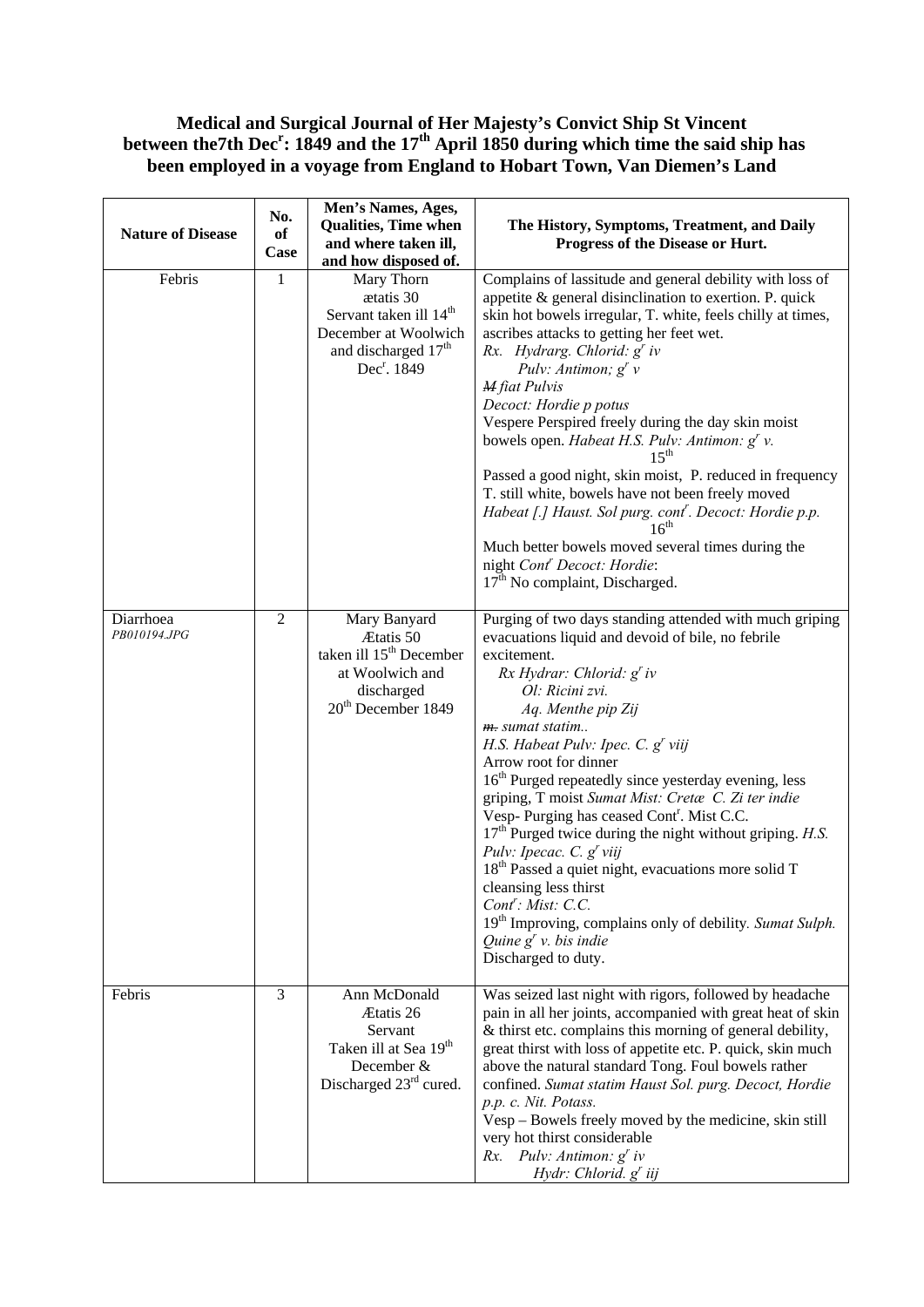|                                           |                |                                                                                                                                                         | $[.]$ ft pulvis H.S.S.<br>$21^{st}$<br>Passed a quiet night, perspired very much, skin moist, P.<br>reduced, T. moist, thirst less, Cont'. Decoct: Hordie p.p.<br>$22^{\text{nd}}$<br>Febrile symptoms much abated, bowels open, T. moist,<br>thirst less, appetite returning. Cont <sup>r</sup> . ut heri<br>23 <sup>rd</sup><br>No Complaint, Discharged                                                                                                                                                                                                                                                                                                                                                                                                                                                                                                                                                                                                                                                                                                                                            |
|-------------------------------------------|----------------|---------------------------------------------------------------------------------------------------------------------------------------------------------|-------------------------------------------------------------------------------------------------------------------------------------------------------------------------------------------------------------------------------------------------------------------------------------------------------------------------------------------------------------------------------------------------------------------------------------------------------------------------------------------------------------------------------------------------------------------------------------------------------------------------------------------------------------------------------------------------------------------------------------------------------------------------------------------------------------------------------------------------------------------------------------------------------------------------------------------------------------------------------------------------------------------------------------------------------------------------------------------------------|
| Diarrhoea<br>PB010195.JPG                 | $\overline{4}$ | M. Fitzgerald<br>Ætatis 28<br>Maltseller<br>taken ill at Sea<br>19 <sup>th</sup> December and<br>discharg <sup>d</sup> 17 <sup>th</sup> January<br>1850 | Was seized last night with violent Purging accompanied<br>with cramps in abdomen and lower extremities, etc<br>The Purging is not so violent this morning but the<br>cramps continue, P. Quick. T. foul etc-<br>Rx. Hydrar: Chlorid: $g'$ iv<br>Ol: Ricini zvi.<br>Aq. Menth. Pip. Zij<br><b>Sumat Statim</b><br>Vomited the medicines as soon as swallowed, much pain<br>in Epigastrium<br>App: Catap: Lini[f]. Epiastr:<br>Rx Spir: Eth. Nitr. Zi<br>Tinct: Opii zf<br>Aq: Menth pip.Zi<br>S.S.<br>$21st$ Pain in Epigastrium relieved by the mustard<br>Cataplasm Purging abated<br>Sumat ter indie Zi Mist C.C.<br>22 <sup>nd</sup> No cramps in abdomen still slight cramps in lower<br>extremities, app. Liniment [St] bowels rather confined<br>Sumat Haust Sol. purgans<br>$23rd$ Bowels moved several times cramps gone<br>$24th$ Improving – no appetite<br>Habeat Sulp. Quine $g^r v$ bis indie in [Ant?Sulp?] D. $g^{tts}$ i.<br>$27th$ much better appt returning. C. Quin:<br>$1st$ [] gaining strength daily <i>C</i> . <i>Q</i> .<br>17 <sup>th</sup> January no complaint Discharged |
| <b>Rheum</b> <sup>s</sup><br>PB010196.JPG | 5              | Sarah Crosbey<br>Ætatis 18<br>Servant<br>taken ill 24 <sup>th</sup> December<br>at Sea, and discharged<br>$1st$ February 1850                           | Complains of acute pain in shoulder joints $\&$ in muscles<br>of the nape of the neck, parts are much swollen and the<br>seat of considerable pain when warm in bed, P. Quick,<br>skin hot, bowels confined, T. White, considerable thirst,<br>appetite bad. Habeat, s' Haust. Sol. purg. at H. S. Pulv.<br>Ipecac. C. $gr x$<br>$25^{\text{th}}$<br>Passed a better night than usual, bowels opened several<br>times by the Purgative skin moist but still hot still great<br>thirst<br>Rx Vini Antimon Tart. Zfs<br>Tinct. Colchici zi<br>Aq. Puræ Zi<br>M fiat H. [] ter indie. Decoct. Hordie @ Nit. Potass<br>pr potu.<br>27 <sup>th</sup><br>Symptoms somewhat relieved Cont <sup>'</sup> . Medicamente<br>28 <sup>th</sup> Bowels confined, skin moist, thirst still great.<br>Habeat H. Haust. Infus. [S] c Sulph. Magnes<br>Zifs. Cont' medicinæ<br>29 <sup>th</sup>                                                                                                                                                                                                                         |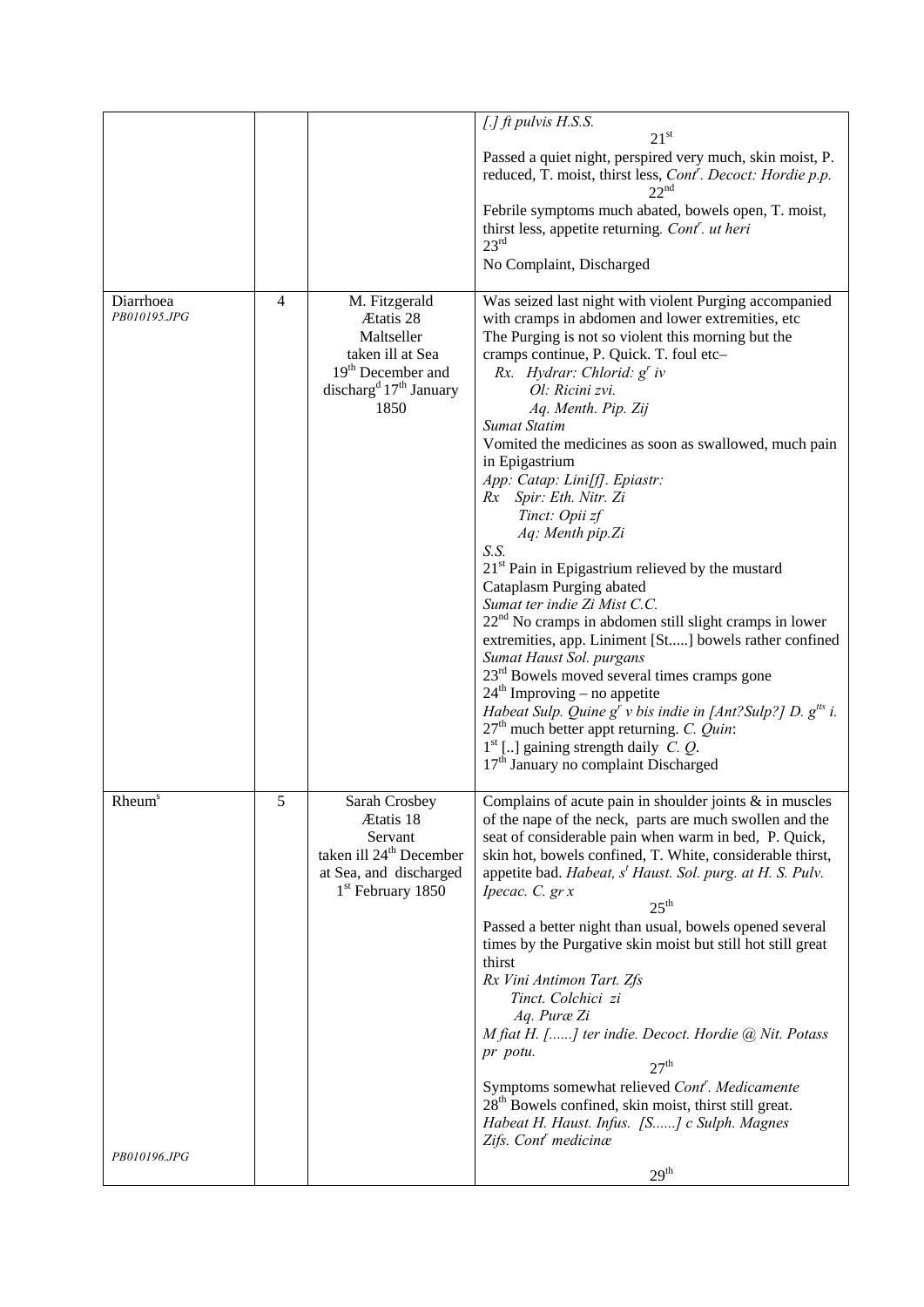|                           |        |                                                         | Bowels have not been opened by the Purgative draught.<br>Repitatur statim Cont <sup>r</sup> . Omnia                          |
|---------------------------|--------|---------------------------------------------------------|------------------------------------------------------------------------------------------------------------------------------|
|                           |        |                                                         | 30 <sup>m</sup>                                                                                                              |
|                           |        |                                                         | Passed a good night T. moist and cleaning. Pains abated.<br>Cont <sup>r</sup> . remedia                                      |
|                           |        |                                                         | 31 <sup>st</sup>                                                                                                             |
|                           |        |                                                         | Improving gradually, Parts less swollen & painful, Cont'.<br>remedia                                                         |
|                           |        |                                                         | $1st$ January                                                                                                                |
|                           |        |                                                         | Bowels confined, stomach irritable. Habeat statim<br>Enema Purgans                                                           |
|                           |        |                                                         | $2^{nd}$                                                                                                                     |
|                           |        |                                                         | Bowels freely opened by the Enema - Cont <sup>r</sup> . Omnia<br>$2^{\text{rd}}$                                             |
|                           |        |                                                         | Pain in muscles of the neck very severe during the night,<br>bowels confined. Habeat Haust Purgans statim<br>4 <sup>th</sup> |
|                           |        |                                                         | Bowels open, Pain abated Cont. Sol. Tart acid? c<br>[versi?] Colchici<br>$\mathbf{R}^{\text{th}}$                            |
|                           |        |                                                         | Improving daily- $C^r$ omnia<br>$12^{\text{th}}$                                                                             |
|                           |        |                                                         | Vomited some dark coloured blood during the night, is<br>subject to Hematemesis.<br>Rx Acid. Sulp. D. zii                    |
|                           |        |                                                         | Zviij<br>m sumat Zi ter indie<br>Aqua<br>$15th$ no blood brought up since the $14th$ otherwise better.                       |
|                           |        |                                                         | 1 <sup>st</sup> February no complaint Discharg <sup>d</sup> .                                                                |
| PB010197.JPG<br>Pneumonia | $\tau$ | <b>Esther Ives</b>                                      | Was admitted on the Sick List for an attack of Diarrhoea                                                                     |
|                           |        | Ætatis 21<br>Servant                                    | accompanied by tormina & tenesmus, with general<br>debility $\&$ loss of appetite, this is the second attack of              |
|                           |        | Taken ill on the 4 <sup>th</sup><br>February at Sea and | Diarrhoea since embarkation – is of a strumous Diathesis<br>$&$ very much reduced in flesh –                                 |
|                           |        | died March 13 <sup>th</sup> 1850.                       | Rx Mist: Cretæ C. Zi ter indie. Arrow root for diet                                                                          |
|                           |        |                                                         | Decoct. Hordie p.p.<br>Vesp. Purged frequently during the day, stools [slimey?]                                              |
|                           |        |                                                         | Habeat Pill Col et opii ter indie<br>$5^{\text{th}}$                                                                         |
|                           |        |                                                         | Still very much purged, Cont <sup>r</sup> . Pil Col et opii<br>$6^{\text{th}}$                                               |
|                           |        |                                                         | Mouth sore omitte Pill. Cont <sup>r</sup> . Mist: Cretæ C.<br>H.S. Pulv: Ipecac C. $g^{r} x$                                 |
|                           |        |                                                         | 7 <sup>th</sup><br>Much the same, cont remedia<br>8 <sup>th</sup>                                                            |
|                           |        |                                                         | Purging continues unabated stools [slimey?].<br>mouth not sore Sumat Pil Col.et opii ter indie<br>9 <sup>th</sup>            |
|                           |        |                                                         | Only two stools during the night, less griping $-$ omitte<br>Pil Col. et opii, Cont'. Mist Cretæ C.<br>10 <sup>th</sup>      |
|                           |        |                                                         | Purging has ceased, great debility, little appetite, to have<br>preserved soup for dinner                                    |
|                           |        |                                                         | $Rx$ Sulph: Quine $g'$ xij                                                                                                   |
|                           |        |                                                         | Acid Sulph D. zfs<br>Aqua<br>Z viii m sumat Zi ter indie.                                                                    |
|                           |        |                                                         | 11 <sup>th</sup> Purging returned during the night, <i>Habeat statim</i>                                                     |
|                           |        |                                                         | Pulv; Ipecac C. $g' x$ – Cont omnia                                                                                          |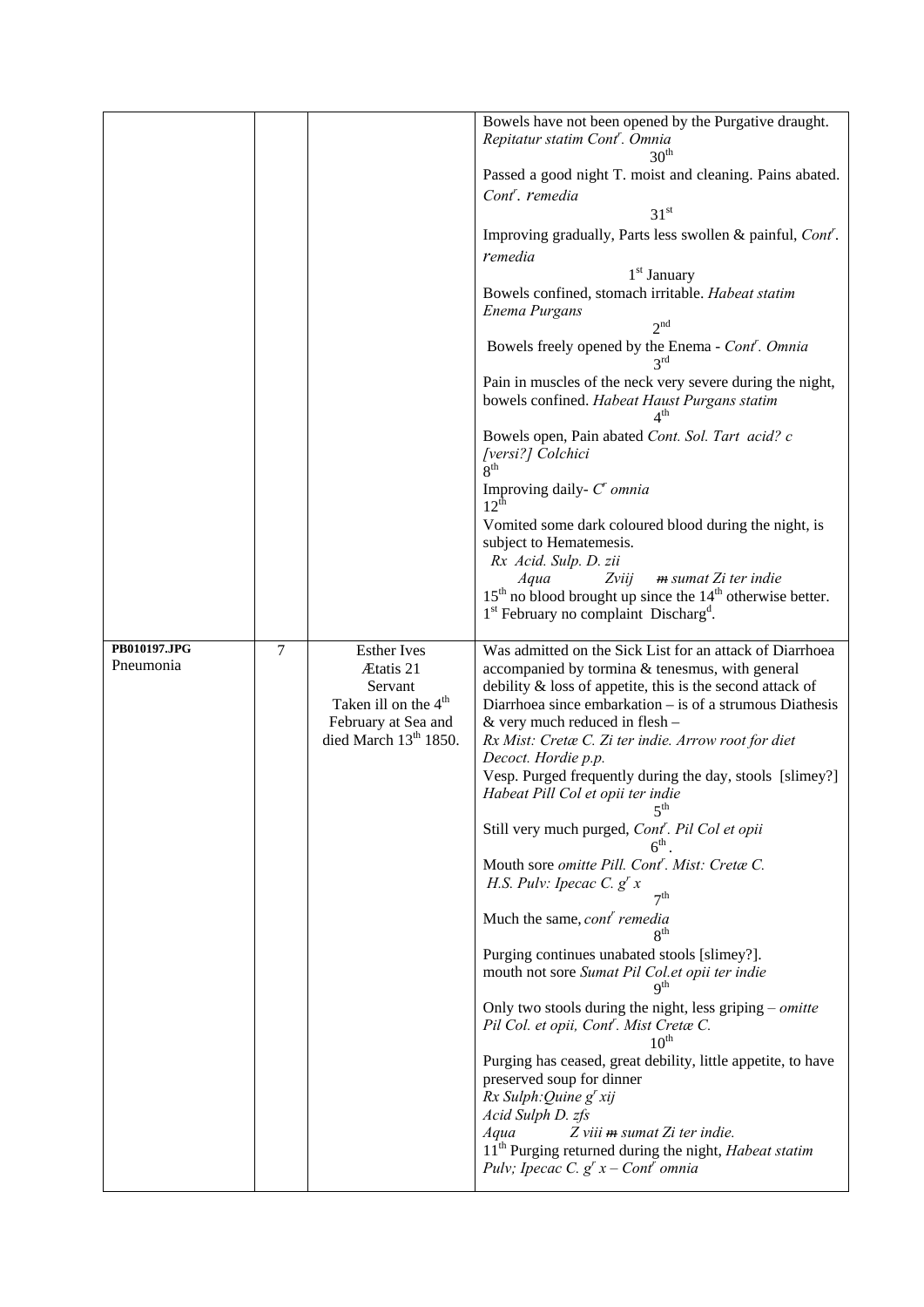|              |  | $12^{th}$                                                                                                    |
|--------------|--|--------------------------------------------------------------------------------------------------------------|
|              |  | Only one evacuation since yesterday afternoon.                                                               |
|              |  | Cont <sup>'</sup> . Mist: Cretæ                                                                              |
|              |  | 14 <sup>th</sup>                                                                                             |
|              |  | Feels better this morning, passed a better night than                                                        |
|              |  | usual. C'. Omnia                                                                                             |
|              |  | 17 <sup>th</sup>                                                                                             |
|              |  | Symptoms of subacute inflammation of the lungs have                                                          |
|              |  | presented themselves viz Pain in chest with Dyspnea,                                                         |
|              |  | increased ressessing(sic) the slightest exertion cough                                                       |
|              |  | with onerous expectoration, P. quick, great debility,                                                        |
|              |  | countenance pale and anxious, appli <sup>r</sup> Emp. Lyttæ                                                  |
|              |  | Pectoric Decoct, Hordie c Nit. Potass. p.p.                                                                  |
|              |  | $Rx$ Tart Ant. $g'$ ij<br>Aqua<br>Zviij                                                                      |
|              |  | Tinct. Scillae zii                                                                                           |
|              |  | M Sumat Zi tertia s.s. hora                                                                                  |
|              |  | $18^{th}$                                                                                                    |
|              |  | Purged several times during the night, Pain in chest and                                                     |
|              |  | Dyspnea relieved by Blister, cough very troublesome                                                          |
|              |  | with mucous expectoration                                                                                    |
|              |  | Cont <sup>'</sup> Sol. Tart: Antim                                                                           |
|              |  | 19 <sup>th</sup>                                                                                             |
|              |  | No purging last night symptoms of [ense] much the                                                            |
|              |  | same. Cont <sup>r</sup> . omnia –                                                                            |
| PB010198.JPG |  | 20 <sup>th</sup>                                                                                             |
|              |  | Still complains of dull? pain in chest, with hurried<br>respiration, blistered surface discharging,<br>cough |
|              |  | continues with mucous expectoration, little appetite                                                         |
|              |  | Cont <sup>r</sup> . Mist. Antimon                                                                            |
|              |  | 21 <sup>st</sup>                                                                                             |
|              |  | Two motions during the night, P. quick pain in chest $\&$                                                    |
|              |  | Dypsnea not relieved, expectoration free.                                                                    |
|              |  | $Contr$ . remedia –                                                                                          |
|              |  | Habeat H. S. Ext'. Hyosc. g'vi                                                                               |
|              |  | Vespere – Pain in chest & Dypsnea increased, $app^r$                                                         |
|              |  | Emp. Lyttae Pectori Cont'. omnia<br>22 <sup>nd</sup>                                                         |
|              |  | Passed a very bad night P. quick & small, great thirst,                                                      |
|              |  | cough with mucous expectoration, respiration hurried,                                                        |
|              |  | slight sweats, absence of respiratory [] over upper                                                          |
|              |  | portion of left Lung dullness on percussion over upper                                                       |
|              |  | portion of right Lung; puerile respiration in lower                                                          |
|              |  | portions of both lungs; complains of great debility, lies                                                    |
|              |  | on her back, appetite gone – still purged at times.                                                          |
|              |  | Rx Camphoræ <sup>gr</sup> xii                                                                                |
|              |  | Pulv: Antimon $g^{r}$ vi                                                                                     |
|              |  | [] [] a q.s. ut ft Pil iij – sumat 1 ter indie $23^{\text{rd}}$                                              |
|              |  |                                                                                                              |
|              |  | Passed a tolerable night less oppression in breathing no<br>purging. Cont <sup>r</sup> . Remedia             |
|              |  | Rx. Carb Ammon zfs                                                                                           |
|              |  | Sulp. Quine $g^r x$                                                                                          |
|              |  | Aqua<br>Zviij                                                                                                |
|              |  | $M$ [L] Zi ter indie                                                                                         |
|              |  | $25^{\text{th}}$                                                                                             |
|              |  | Did not rest well last night, bowels rather confined                                                         |
|              |  | Haust: Sol. purg. Cont <sup>r</sup> . omnia                                                                  |
|              |  | 26 <sup>th</sup>                                                                                             |
|              |  | Somewhat better this morning, Cont <sup>r</sup> . remedia                                                    |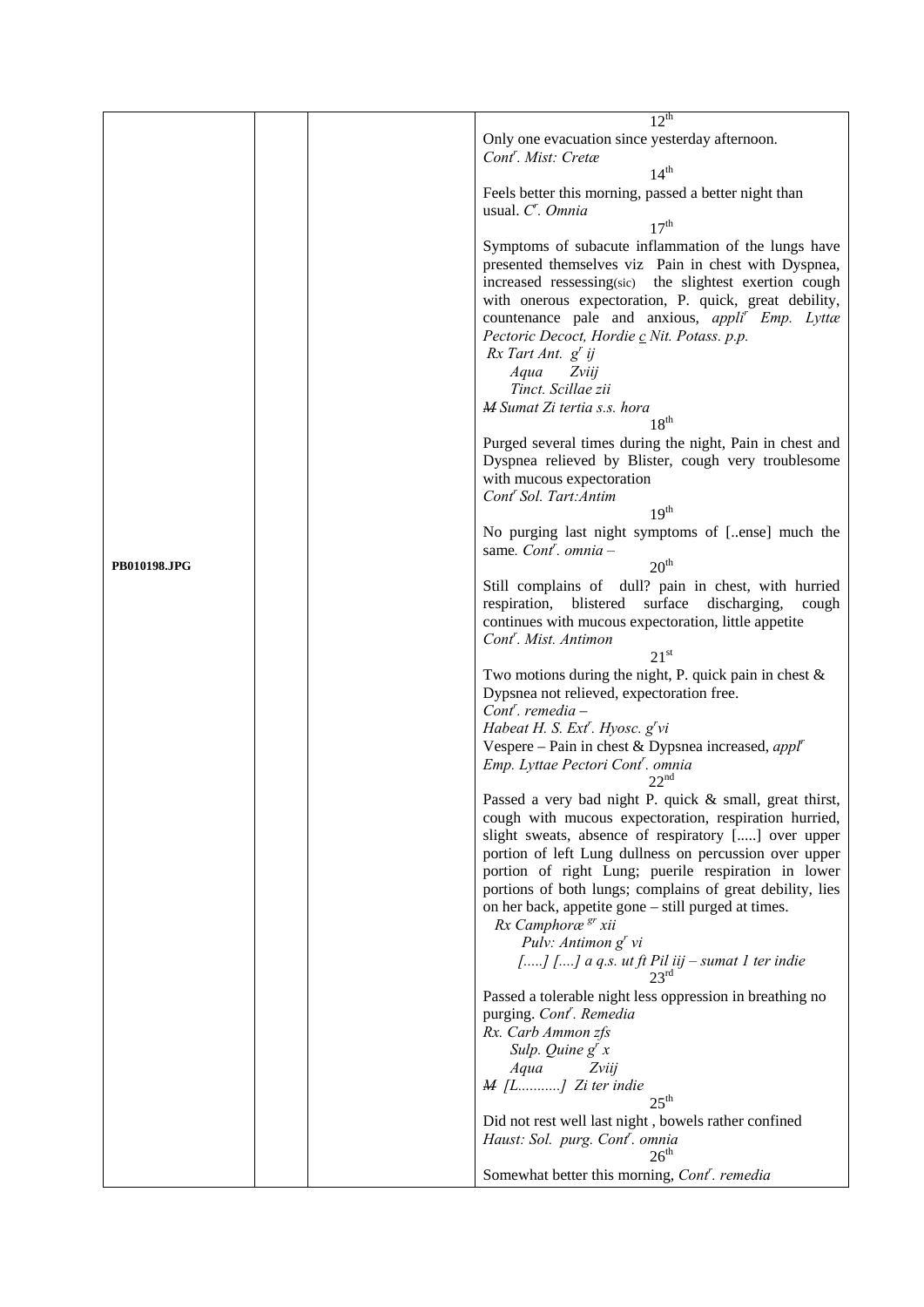|              |   |                                                   | 27 <sup>th</sup>                                                                                                                                                           |
|--------------|---|---------------------------------------------------|----------------------------------------------------------------------------------------------------------------------------------------------------------------------------|
|              |   |                                                   | Passed an indifferent night, increasing debility &<br>difficult respiration. Cont <sup>'</sup> .Mist. Ant.                                                                 |
|              |   |                                                   | 28 <sup>th</sup><br>More cheerful this morning Cont <sup>"</sup> . remedia<br>$2nd$ March                                                                                  |
|              |   |                                                   | Passed a very quiet night mucous expectoration<br>continues with difficult resp <sup>n</sup> Increasing debility. Cont <sup>r</sup> .<br>remedia                           |
|              |   |                                                   | 4 <sup>th</sup>                                                                                                                                                            |
|              |   |                                                   | No change Cont <sup>r</sup> . omnia<br>Vesp. Bowels rather confined<br>Rx. Pil Hydrarg                                                                                     |
|              |   |                                                   | Pulv. Rhei a.a. gr iii M ft Pil sumat statim<br>6 <sup>th</sup>                                                                                                            |
|              |   |                                                   | Cough very troublesome with slight expectoration<br>P. Quick & small, T. moist appetite very bad, hectic<br>flush on cheeks                                                |
| PB010199.JPG |   |                                                   | Vespere – Complains of deep seated pain under sternum<br>Appl'. Emp: Lyttæ parti dolente: Cont'. omnia<br>$\tau$ th                                                        |
|              |   |                                                   | Passed a goodnight blister not yet risen Cont'. omnia<br>8 <sup>th</sup>                                                                                                   |
|              |   |                                                   | Pain in chest relieved. Increasing debility - laboured<br>respiration Cont <sup>r</sup> . remedia<br>q <sup>th</sup>                                                       |
|              |   |                                                   | Was very restless during the night, appetite completely<br>gone, bowels $regr$ Cont <sup>r</sup> . medicamenta<br>$10^{\text{th}}$                                         |
|              |   |                                                   | Much the same, great oppression about the chest []<br>debility Cont <sup>r</sup> . omnia<br>$11^{th}$                                                                      |
|              |   |                                                   | Passed a very bad night cough troublesome with scanty<br>expectoration, sweats very much at night.<br>$12^{th}$                                                            |
|              |   |                                                   | Sinking rapidly, P. Small & quick, lies on her back<br>breathing very much impeded. Cont <sup>'</sup> . omnia<br>$13^{th}$                                                 |
|              |   |                                                   | 7:45 P.M. obiit                                                                                                                                                            |
| Ovaritis     | 8 | <b>Agnes Thompson</b><br>Ætatis 30<br>Servant     | States that for several days she has experienced a dull<br>pain in the right Ovarian region, which is increased by<br>pressure or by walking quickly, pain at times across |
|              |   | taken ill                                         | loins, descending to the thighs & fundament voides (sic)                                                                                                                   |
|              |   | 6 <sup>th</sup> February at Sea and<br>discharged | urine with some difficulty and at times has [complete?]<br>retention, rendering the introduction of the Catheter                                                           |
|              |   | 18thFebruary 1850                                 | necessary, general health pretty good, symptoms much                                                                                                                       |
|              |   |                                                   | aggravated and attended with considerable febrile                                                                                                                          |
|              |   |                                                   | excitement during menstruation. $Appr$ . C Cm? parti<br>dolenti. . Sumat st. Ol. Ricini zvi H.S. Habeat Ext. Hyos.                                                         |
|              |   |                                                   | $g'$ vi<br>7 <sup>th</sup>                                                                                                                                                 |
|              |   |                                                   | Somewhat relieved, bowels freely moved, voides urine                                                                                                                       |
|              |   |                                                   | with less pain. Decoct. Hordie c. Nit. Potass p. potus.<br>Habeat St. Enema Aq. Tep.<br>$\mathbf{R}^{\text{th}}$                                                           |
|              |   |                                                   | Much the same, bowels regr. still a dragging pain in<br>fundament, adde? [dull?] burning? Tinct. Hyos: zij statim                                                          |
| PB010200.JPG |   |                                                   | ter indie Cont <sup>r</sup> . omnia                                                                                                                                        |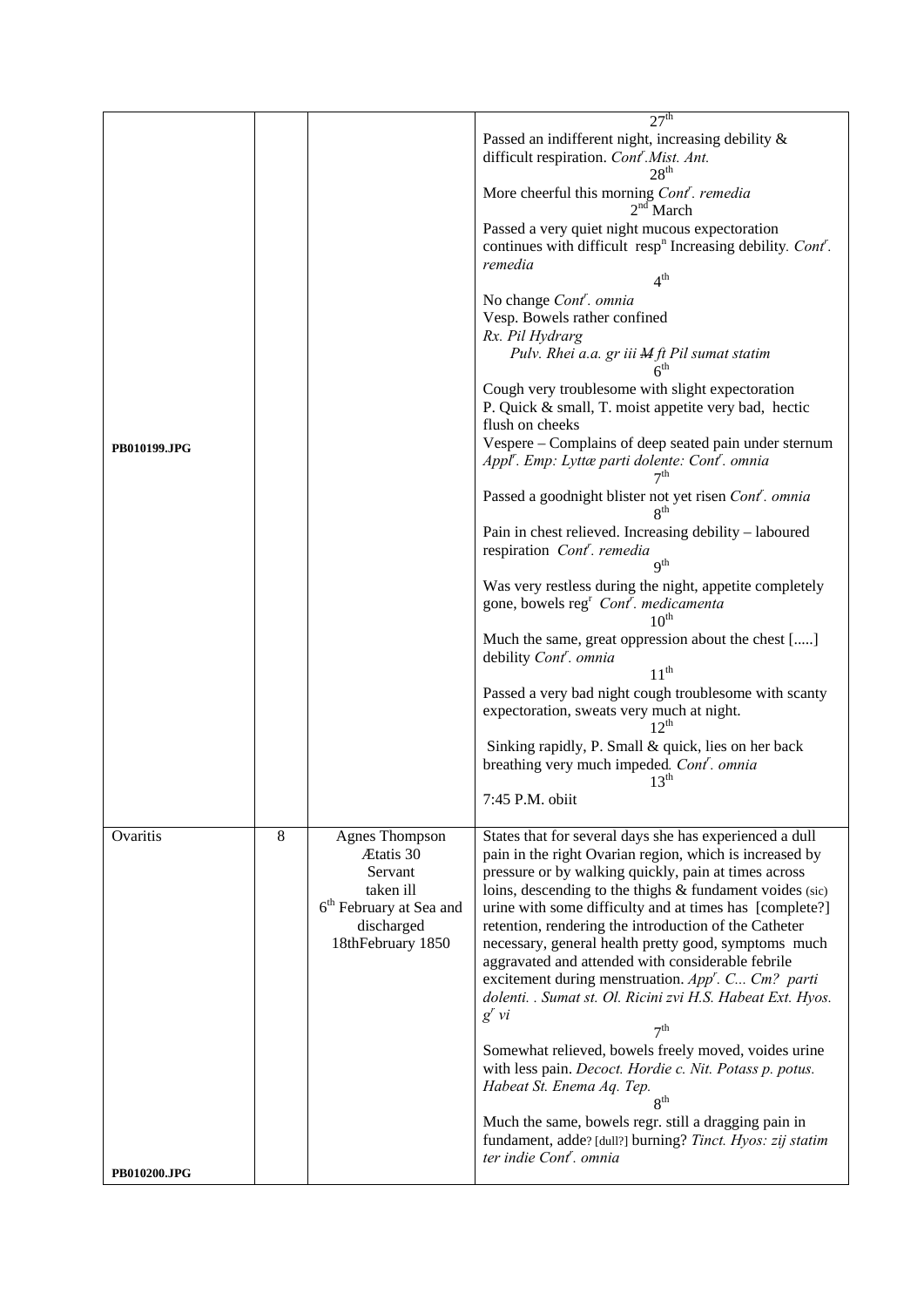|              |   |                                              | 9 <sup>th</sup>                                                                                                       |
|--------------|---|----------------------------------------------|-----------------------------------------------------------------------------------------------------------------------|
|              |   |                                              | Symptoms not much changed appl <sup>r</sup> . parti dolente Emp.<br>Lyttæ c Camphoræ                                  |
|              |   |                                              | $10^{\text{th}}$                                                                                                      |
|              |   |                                              | Blister rose well, feels much better this morning                                                                     |
|              |   |                                              | Cont <sup>r</sup> . Injecti et Ext. Hy. H S<br>$11^{th}$                                                              |
|              |   |                                              |                                                                                                                       |
|              |   |                                              | Improving daily $C^r$ omnia<br>$12^{th}$                                                                              |
|              |   |                                              | Still severe pain over blistered surface on exertion                                                                  |
|              |   |                                              | appl'. part. ves. Ung. Hydr:                                                                                          |
|              |   |                                              | 13 <sup>th</sup>                                                                                                      |
|              |   |                                              | Much better, slept well last night, no tenesmus nor                                                                   |
|              |   |                                              | difficulty in voiding urine. Cont <sup>'</sup> . ut heri                                                              |
|              |   |                                              | 14 <sup>th</sup>                                                                                                      |
|              |   |                                              | General health much impd. Cont'. medicamenta<br>$15^{\text{th}}$                                                      |
|              |   |                                              | Continues to improve Cont <sup>r</sup> . omnia<br>16 <sup>th</sup>                                                    |
|              |   |                                              | Appetite improving, little or no pain in right ovarian<br>region. omitte Ung. Hydr                                    |
|              |   |                                              | 17 <sub>th</sub>                                                                                                      |
|              |   |                                              | Gaining strength rapidly -<br>$18^{th}$                                                                               |
|              |   |                                              | No complaint discharged.                                                                                              |
| Hematemesis  | 9 | Sarah Crosbey                                | Vomited about a Pint of dark coloured blood night                                                                     |
|              |   | Ætatis 18                                    | without any premonitory symptoms leaving her in a very                                                                |
|              |   | Servant<br>Taken ill at Sea 21 <sup>st</sup> | debilitated state, has brought up small quantities of blood<br>(venous) several times since embarkation; is of a      |
|              |   | February & discharged                        | melancholy disposition, otherwise appears pretty                                                                      |
|              |   | $4th$ April 1850                             | healthy. Bowels rather confined, T. Clean no febrile                                                                  |
|              |   |                                              | excitement.                                                                                                           |
|              |   |                                              | Sumat St. Haust. Sol C.1 postea                                                                                       |
|              |   |                                              | Acid Sulp. D. zij<br>Rx                                                                                               |
|              |   |                                              | Tinct. Opii zi                                                                                                        |
|              |   |                                              | Aqua puræ Zviij                                                                                                       |
|              |   |                                              | Sumat C Mag. tertia q.q.h.                                                                                            |
|              |   |                                              | $22^{nd}$                                                                                                             |
|              |   |                                              | Bowels freely moved, brought up about a tablespoonful<br>of clotted blood during the night. Cont <sup>r</sup> remedia |
|              |   |                                              | $23^{\rm rd}$<br>Cont <sup>r</sup> remedia                                                                            |
|              |   |                                              | $24^{\text{th}}$                                                                                                      |
|              |   |                                              | No blood discharged from stomach since yesterday<br>morning feels stronger Cont <sup>r</sup> Acid Sulp.D.             |
|              |   |                                              | 1 <sup>st</sup> March Continues to gain strength. Cont <sup>r</sup> omnia                                             |
|              |   |                                              | 2 <sup>nd</sup> Complains of pain in Sternum and slight Dyspnea,                                                      |
| PB010201.JPG |   |                                              | appl': Empl: Lyttæ Sterno.                                                                                            |
|              |   |                                              | $3^{\text{rd}}$                                                                                                       |
|              |   |                                              | Pain in chest relieved by blister. Cont'. remedia<br>6 <sup>th</sup>                                                  |
|              |   |                                              | Brought up several ounces of clotted blood last night.                                                                |
|              |   |                                              | omitte Acid. Sulp. D. et habeat Sulp. Alumins $g^{r}$ x quarta                                                        |
|              |   |                                              | q.q.h.                                                                                                                |
|              |   |                                              | 7 <sup>th</sup>                                                                                                       |
|              |   |                                              | No blood since yesterday morning <i>Cont'</i> . Sulp. Alum.<br>8 <sup>th</sup>                                        |
|              |   |                                              | Improving Cont <sup>'</sup> . remed.                                                                                  |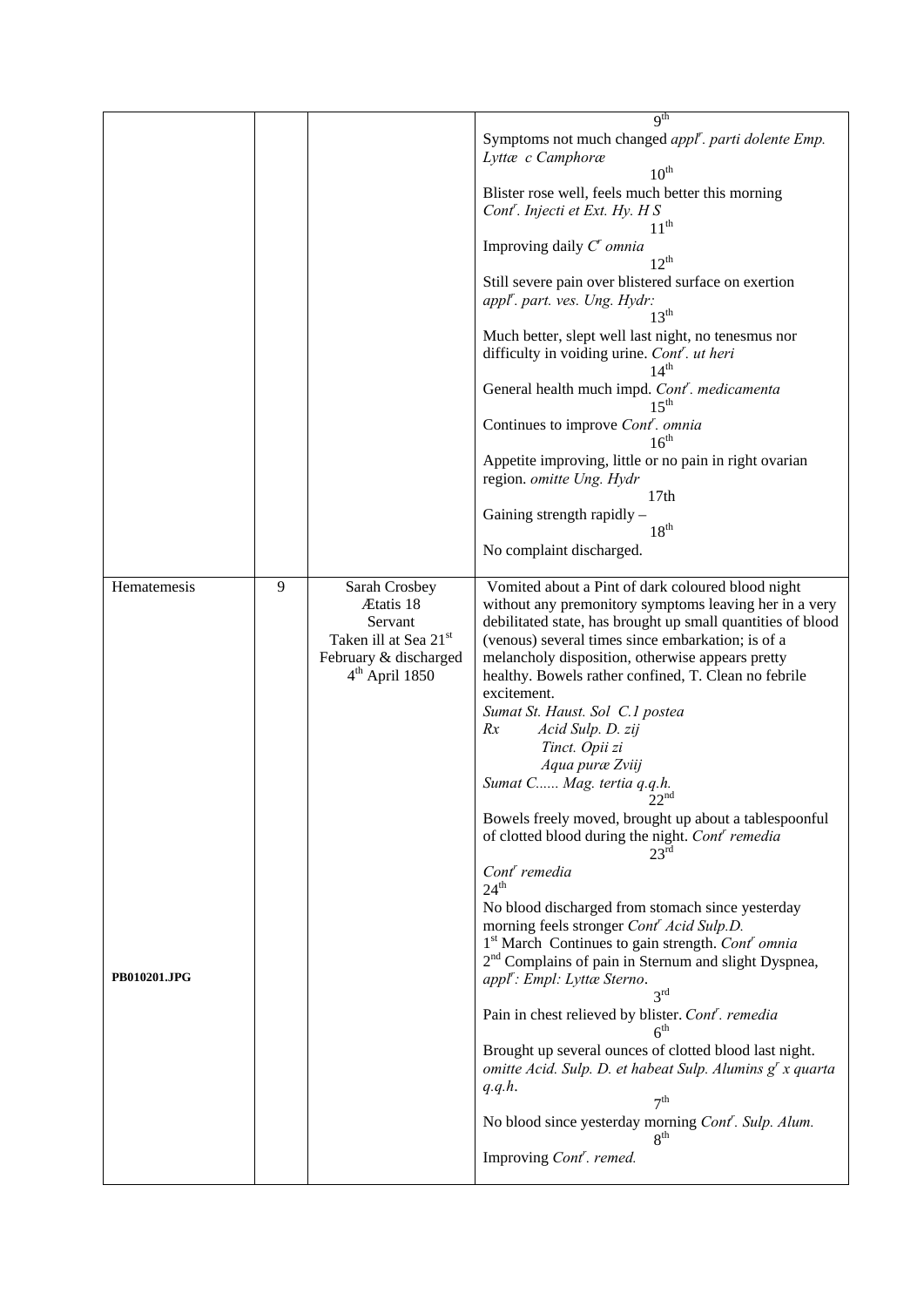|              |    |                                                                                                                     | q <sup>th</sup>                                                                                                                                                                                                                                                                                                                                                                                                                                                                                                                                                                                                                                                                                                                                                                                                                                                                                                                                                                                                                                                                                                                                                                                                                                                      |
|--------------|----|---------------------------------------------------------------------------------------------------------------------|----------------------------------------------------------------------------------------------------------------------------------------------------------------------------------------------------------------------------------------------------------------------------------------------------------------------------------------------------------------------------------------------------------------------------------------------------------------------------------------------------------------------------------------------------------------------------------------------------------------------------------------------------------------------------------------------------------------------------------------------------------------------------------------------------------------------------------------------------------------------------------------------------------------------------------------------------------------------------------------------------------------------------------------------------------------------------------------------------------------------------------------------------------------------------------------------------------------------------------------------------------------------|
|              |    |                                                                                                                     | Pain in chest all but gone no blood discharged<br>Cont <sup>r</sup> . omnia<br>$10^{th}$<br>Improving daily altho' still very much debility.<br>$20^{\text{th}}$<br>Omitte Sulp. Alumins – Sumat ter indie Sulp. Quine $g^{r}v$<br>Vini Rubri Zii bis indie<br>$1st$ April<br>Very much improved Cont <sup>r</sup> . omnia                                                                                                                                                                                                                                                                                                                                                                                                                                                                                                                                                                                                                                                                                                                                                                                                                                                                                                                                           |
|              |    |                                                                                                                     | 4 <sup>th</sup> April quite well<br>Discharged                                                                                                                                                                                                                                                                                                                                                                                                                                                                                                                                                                                                                                                                                                                                                                                                                                                                                                                                                                                                                                                                                                                                                                                                                       |
| Diarrhoea    | 10 | Mary Burke<br>Ætatis 33<br>Hawker<br>taken ill at Sea, 8 <sup>th</sup><br>March and discharged<br>$21st$ march 1850 | seized this morning with<br>Was<br>severe<br>Purging<br>accompanied by much griping, with nausea, & vomiting<br>at times. T. foul, P. quick, great thirst. Rx Pulv. Ipecac $\rightarrow ij$<br>Aqua tep Zvi m ft Emul? H.S. Pulv. Ipecac C. $g^{r} x$<br>q <sup>th</sup><br>Purged very much during the night, nausea & vomiting<br>abated, evacuations slimey. Habeat Pil: Col et opii 1 ter<br>indie. et Mist. Cretæ Zi ter indie. Arrow root for diet<br>Decoct Hordie p.p.<br>11 <sup>th</sup><br>Still very much purged Cont <sup>r</sup> remedia<br>$12^{th}$<br>Purging abated, mouth sore, omitte Pil. Cal et opii<br>Cont <sup>'</sup> Mist. Cretæ<br>14 <sup>th</sup><br>No Purging during the night. Cont Mist. C<br>15 <sub>th</sub><br>Purging has ceased is very weak, Habeat Vini Rubr. Zii<br>bis indie. omitte Mist. C.<br>$21^{st}$                                                                                                                                                                                                                                                                                                                                                                                                                |
| PB010202.JPG |    |                                                                                                                     | Quite well Discharged                                                                                                                                                                                                                                                                                                                                                                                                                                                                                                                                                                                                                                                                                                                                                                                                                                                                                                                                                                                                                                                                                                                                                                                                                                                |
| Phrenitis    | 11 | M.A. Badland<br>Ætatis 18<br>Servant<br>taken ill 13 <sup>th</sup> March<br>at Sea and died<br>$16th$ March 1850    | Was placed on the Sick List this morning complaining<br>only of general debility, with pains in both groins altho<br>on examination, there was neither swelling of the glands<br>nor discolouration of integuments, appeared confused on<br>being interrogated and is of apparently weak intellect,<br>has suffered very much from Syphilis; appetite bad, eyes<br>dull and heavy. P. quick, bowels confined. Habeat St.<br>Pulv. Jalap. CZi H.S. Pil: Hydrarg $gr$ v<br>14 <sup>th</sup><br>Passed a restless night talking incoherently at times,<br>bowels well opened by the Purgative, P. quick but small,<br>only complains of pain in groin Appl' Ung. Hydrarg:<br>Pil.Hy. H.S.<br>15 <sup>th</sup><br>Had no sleep last night constantly attempting to get out<br>of bed, and making use of the most blasphemous<br>language P. quick but not hard, bowels open – $Appl'$ .<br>Emp. Lyttæ nuchæ, Capillo [ostendistis?] Lotio Acid<br>Plumbi appl' capiti? - H.S. Pil. Hyd.<br>Vespere - Blister rose well, Delirious during the day<br>without intermission, Pupils rather dilated $\&$ insensible<br>to the stimulous of light – bowels confined – Habeat St<br>Enema Purgans repitatur si opus sit.<br>3 A.M. Total insensibility has set in, followed by |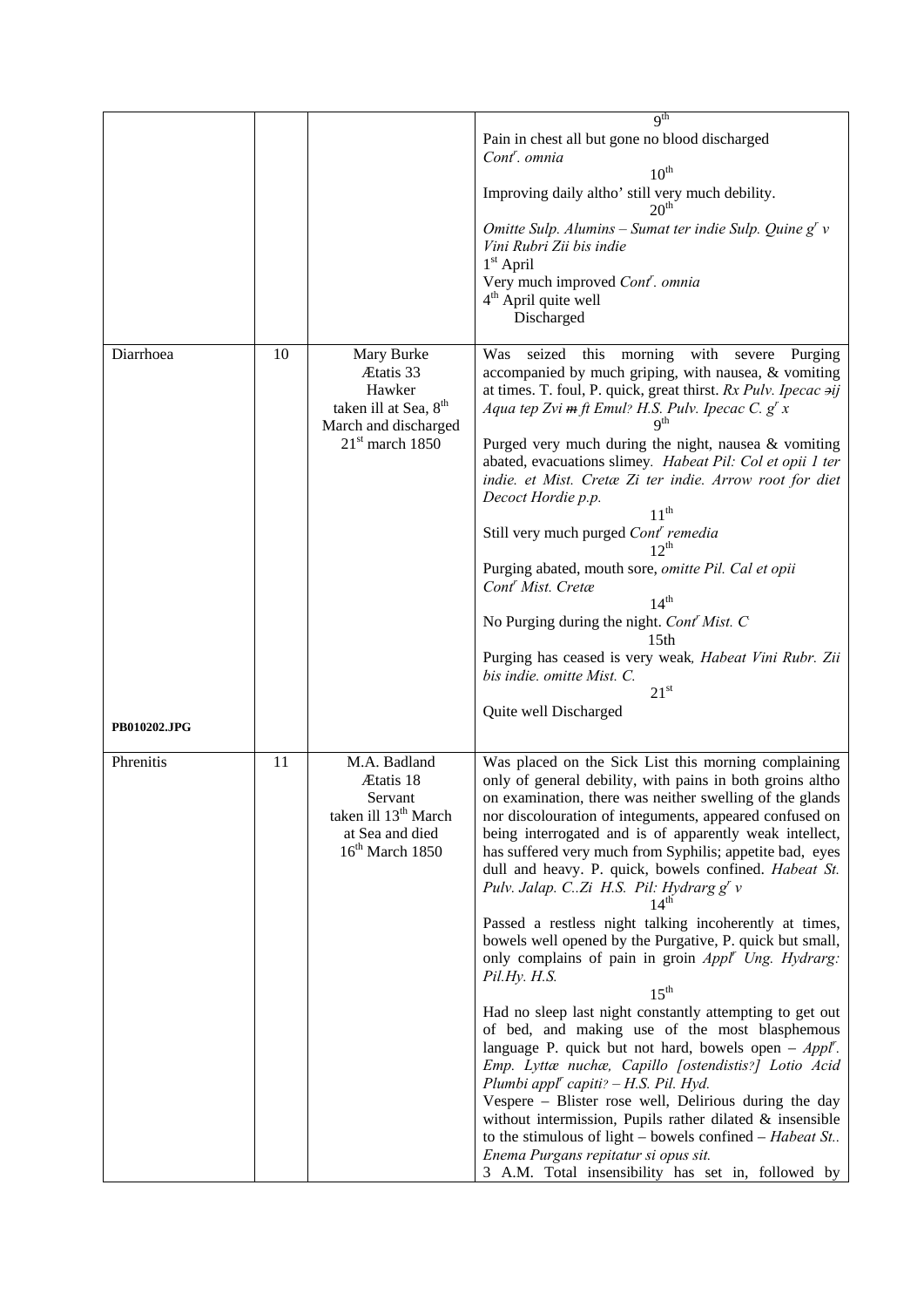|                           |    |                                                                                                                             | pothering? at the mouth, grinding of the teeth great<br>dilatation of then Pupils after which she became<br>comatose and expired 3: 30 A.M. on the 16 <sup>th</sup> March.                                                                                                                                                                                                                                                                                                                                                                                                                                                                                                                                                                                                                                                                                                                                                                                                                                                                                                                                                                                                                                                                                                                                                                                                                                |
|---------------------------|----|-----------------------------------------------------------------------------------------------------------------------------|-----------------------------------------------------------------------------------------------------------------------------------------------------------------------------------------------------------------------------------------------------------------------------------------------------------------------------------------------------------------------------------------------------------------------------------------------------------------------------------------------------------------------------------------------------------------------------------------------------------------------------------------------------------------------------------------------------------------------------------------------------------------------------------------------------------------------------------------------------------------------------------------------------------------------------------------------------------------------------------------------------------------------------------------------------------------------------------------------------------------------------------------------------------------------------------------------------------------------------------------------------------------------------------------------------------------------------------------------------------------------------------------------------------|
| Diarrhoea<br>PB010203.JPG | 12 | M Diamond<br>Ætatis 19<br>Factory<br>taken ill 18 <sup>th</sup> March and<br>disch <sup>d</sup> 30 <sup>th</sup> March 1850 | Purging of two days standing attended with tormina &<br>tenesmus evacuations slimy, T. white $&$ foul, P. Quick,<br>great thirst.<br>Rx. Hydrarg. Chlorid: $g^r$ iv<br>Ol; Ricini zvi<br>Aq. Menth pip: Zij<br>Sumar Statim. Arrow Root for diet: Decoct. Hordie p.p.<br>Vesp- Bowels moved several times during the day,<br>attended with much griping -<br>Habeat Pil. Cal et opii ter indie<br>19 <sup>th</sup><br>Less purging during the night<br>Cont <sup>r</sup> : Pil. Cal et opii<br>20 <sup>th</sup><br>Three evacuations during the night mixed with blood<br>Cont <sup>r</sup> : Pil. Calomel et opii<br>22 <sup>nd</sup><br>Purging continues unabated stools bloody & slimy and of<br>a dark colour. Mouth sore, omitte Pil Calomel et opii<br>$Rx$ Pulv; Rhei $g^r xij$<br>Magnes Carb. g' xv<br><b>M</b> Sumat Statim<br>Mist: Cretæ C. Z1 ter indie<br>$23^{\text{rd}}$<br>Only one evacuation through the night. Cont': Mist:<br>Cretæ<br>24 <sup>th</sup><br>Purging dimishing. Cont <sup>r</sup> Mist: C.<br>26 <sup>th</sup><br>Much the same, Cont <sup>'</sup> Mist. C.<br>27 <sup>th</sup><br>Improving rapidly, evacuations more natural<br>Cont <sup>r</sup> remedia-<br>28 <sup>th</sup><br>Evacuations natural, appetite bad feels very weak<br>Rx Sulp. Quine zfs<br>Acid Sulp. D. Zf<br>Aqua font? Zviii<br>Sumat 1 ter in die<br>30 <sup>th</sup> No complaint Discharged |
| Diarrhoea                 | 13 | Ann Buck<br>Ætatis 49<br>Shopkeeper<br>taken ill at Sea 24 <sup>th</sup><br>March and discharged<br>April 2 1850.           | Diarrhoea of four days standing which has reduced her<br>very much, evacuations light coloured and passed with<br>much pain P. small appetite bad. Mist Cretæ Zi ter indie.<br>Vespere. Sumat Pil: Cal et opii ter indie<br>ንና <sup>th</sup><br>Four evacuations during the night with Tormina &<br>Tenesmus Cont'. Pil Cal et opii, Decoct Hordie c Nit<br>Pot. p.p.<br>$26^{\text{th}}$<br>Purged frequently during the night & vomited repeatedly<br>App'; Emp.[S] Epig., Pulv. Ipecac C. $g^{r}$ xxx s<br>27th<br>Only one evacuation last night vomiting has ceased;<br>omitte Pil. Calomel et opii                                                                                                                                                                                                                                                                                                                                                                                                                                                                                                                                                                                                                                                                                                                                                                                                  |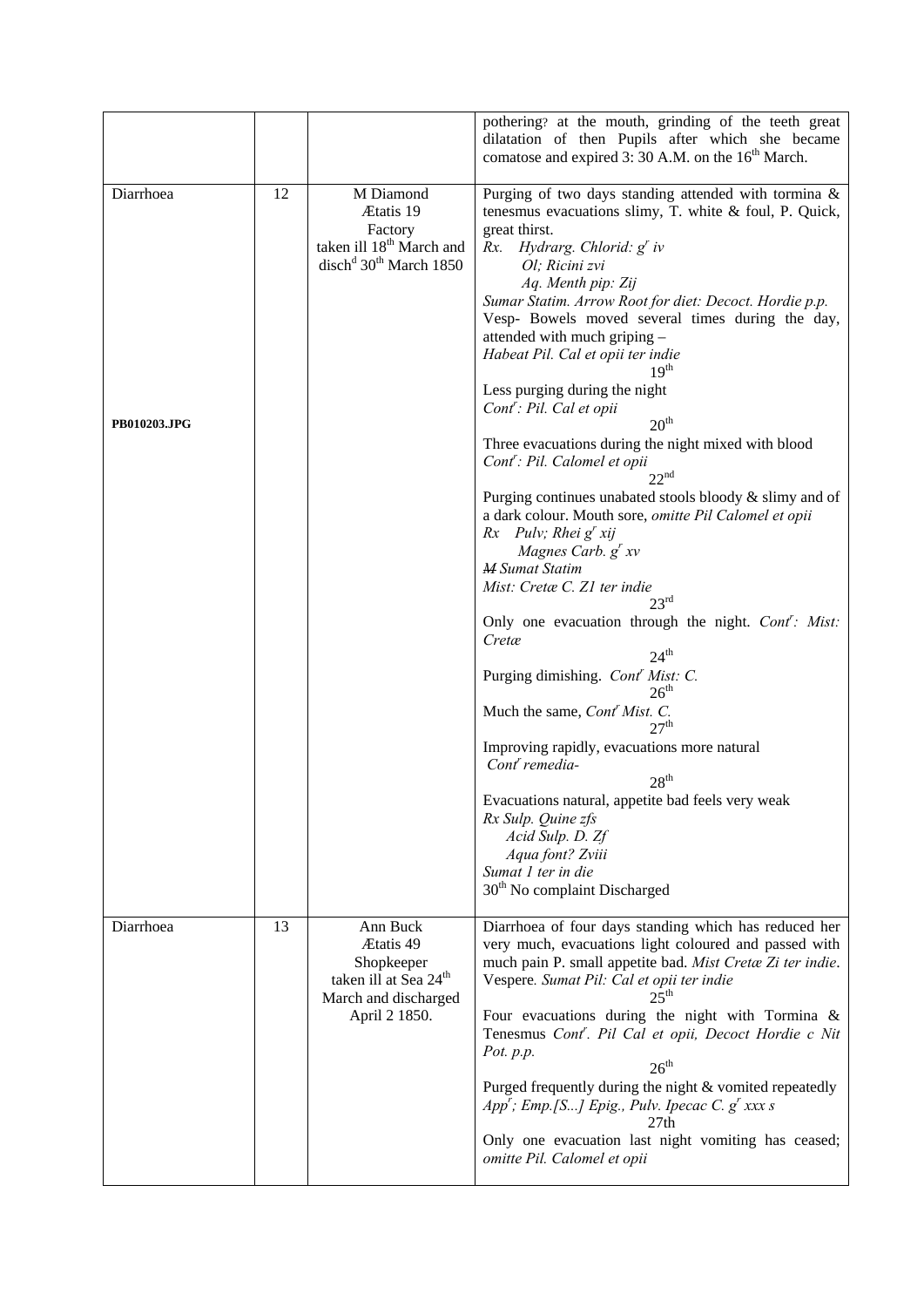|              |    |                                                                                                                                                | 28 <sup>th</sup>                                                                                                                                                                                                                                                                                                                                                                                                                                                                                                                                                                                                                                                                                                                                                                                                                                                                                                                                                                                                                 |
|--------------|----|------------------------------------------------------------------------------------------------------------------------------------------------|----------------------------------------------------------------------------------------------------------------------------------------------------------------------------------------------------------------------------------------------------------------------------------------------------------------------------------------------------------------------------------------------------------------------------------------------------------------------------------------------------------------------------------------------------------------------------------------------------------------------------------------------------------------------------------------------------------------------------------------------------------------------------------------------------------------------------------------------------------------------------------------------------------------------------------------------------------------------------------------------------------------------------------|
| PB010204.JPG |    |                                                                                                                                                | Purging has ceased - omitte Mist; Cretae: Habeat Sulph<br>Quine g' v bis indie et Vini Rubri Ziii bis indie<br>Gaining strength rapidly Cont' ut heri<br>$1st$ April<br>No purging appetite improving $Cont$ ut antea<br>4 <sup>th</sup> No complaint<br>Discharged                                                                                                                                                                                                                                                                                                                                                                                                                                                                                                                                                                                                                                                                                                                                                              |
| Rheumatismus | 14 | Mary Clark<br>ætatis 26<br>Servant<br>Taken ill at Sea April<br>$3rd$ and discharged to<br>Hospital Hobart Town<br>April 11 <sup>th</sup> 1850 | Complains of acute pains in all her large joints and<br>attended with considerable febrile excitement, Parts are<br>much swollen & tender - P. quick, T. white & coated<br>bowels confined ascribes attack to getting her feet wet.<br>Sumat St. Pulv. Purg. H.S. Pulv Ipecac C. $g^{r} x$<br>Perspired freely during the night, bowels open, pains<br>somewhat abated, considerable thirst. Sumat Pulv.<br>Antimon. g <sup>r</sup> iij ter indie Decoct. Hordie c Nit. Pot. p.p.<br>≼տ<br>Passed an indifferent night, bowels open, T white, Parts<br>much swollen & painful more particularly at night<br>Habeat H.S. Ext: $Hyos.gr vi$<br>$\boldsymbol{\kappa}^\text{th}$<br>Passed a better night Cont <sup>r</sup> . omnia<br>7th<br>No change<br>Rx. Vini Antimon zfs<br>Tinct. Colch. Zfs<br>Aq. M. pip Zj<br>Sumat ter indie omitted P. Ant<br>8 <sup>th</sup><br>Improving <i>Cont<sup>r</sup></i> . <i>ut heri</i><br>$q^{th}$<br>Swelling has disappeared<br>11 <sup>th</sup> Does not improve Discharged to Hospital |
| Phlegmon     | 15 | <b>Jane Mathews</b><br>ætatis 40<br>Servant<br>taken ill April 6 <sup>th</sup> and<br>discharged to Hospital<br>Hobart Town 17thApril<br>1850  | There is an abscess forming on the nape of neck, very<br>painful and accompanied with considerable Pyrexia T.<br>white bowels confined P. quick, some thirst<br>Habeat Haust Sol: purg. app <sup>r</sup> : Catap Lini Phlegm:<br>7 <sup>th</sup><br>Bowels freely moved Pyrexia subsiding, matter forming<br>Cont <sup>'</sup> . Catap<br>8 <sup>th</sup><br>Abscess opened, several ounces of pus discharged feels<br>better Cont <sup>r</sup> . Catap<br>$17th$ Dis <sup>d</sup> . to Hospital                                                                                                                                                                                                                                                                                                                                                                                                                                                                                                                                 |
| Diarrhoea    | 16 | Emma Baumont<br>ætatis 38<br>Servant taken ill 11 <sup>th</sup><br>April and discharged to<br>Hospital 17 April 1850                           | Theer is an ill conditioned ulcer about the size of a<br>Crown piece on right of Tibia, surface covered with a<br>dark slough it is the seat of much pain, general health<br>bad Discharged to Hospital                                                                                                                                                                                                                                                                                                                                                                                                                                                                                                                                                                                                                                                                                                                                                                                                                          |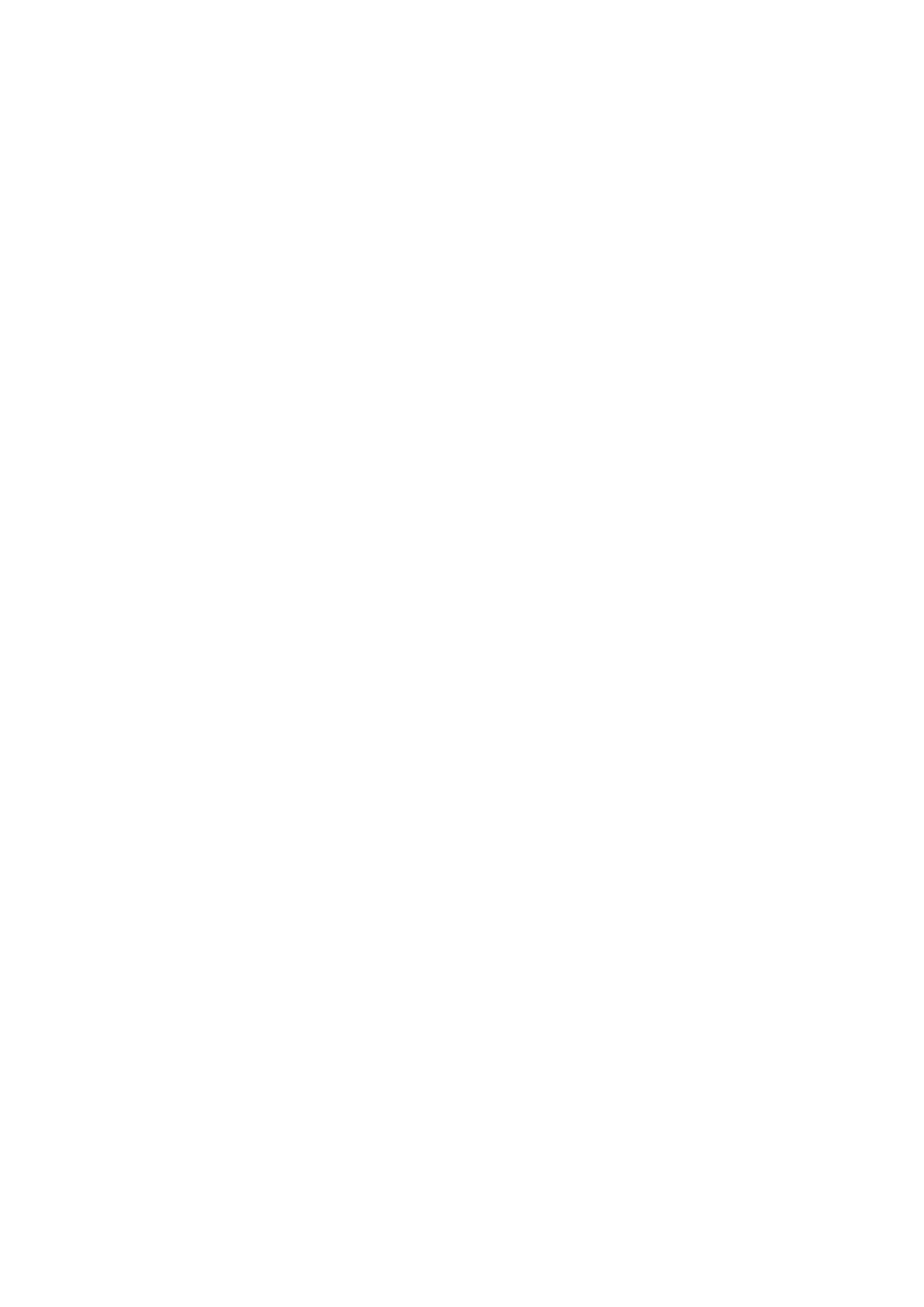### **PB010205.JPG**

## **A Nosological Synopsis of the Sick Book kept during the Period of this Journal, in conformity with the 30th Article of the Surgeons' Instructions.**

|                                                  | <b>Numbers</b>                 |                                |                                            |                                       |                                  |                                   |                                                         |
|--------------------------------------------------|--------------------------------|--------------------------------|--------------------------------------------|---------------------------------------|----------------------------------|-----------------------------------|---------------------------------------------------------|
| <b>Diseases</b><br><b>Nosologically arranged</b> | <b>Total</b>                   | Discharged to<br>Duty          | Sent to the<br>Hospital                    | Died on board                         | Invalided                        | Remaining                         | Nos. of such Cases<br>as are detailed in<br>the Journal |
| Pyrexiae                                         |                                |                                |                                            |                                       |                                  |                                   |                                                         |
| Ord. I. Febres.                                  |                                |                                |                                            |                                       |                                  |                                   |                                                         |
| Internulleates Quotutiana<br>Tertiana            |                                |                                |                                            |                                       |                                  |                                   |                                                         |
| Continua Synochus                                | 3                              | 3                              | $\boldsymbol{\zeta} \, \boldsymbol{\zeta}$ | $\zeta\,\zeta$                        | $\zeta\,\zeta$                   | $\zeta\,\zeta$                    | $\overline{2}$                                          |
| Typhus                                           |                                |                                |                                            |                                       |                                  |                                   |                                                         |
| Ord. II. Phlegmasiae.                            |                                |                                |                                            |                                       |                                  |                                   |                                                         |
| <b>Otitis</b>                                    | 1                              | $\mathbf{1}$                   | $\zeta\,\zeta$                             | $\zeta\,\zeta$                        | $\zeta\,\zeta$                   | $\zeta\,\zeta$                    | 1                                                       |
| Phlogosis                                        | $\overline{4}$                 | 3                              | 1                                          | $\zeta$ $\zeta$                       | $\zeta$ $\zeta$                  | $\zeta$ $\zeta$                   | $\mathbf{1}$                                            |
| Pneumonia                                        | $\mathbf{1}$                   | $\overline{\mathbf{66}}$       | $\overline{\mathfrak{c}\,\mathfrak{c}}$    | 1                                     | $\zeta\,\zeta$                   | $\zeta\,\zeta$                    | $\overline{2}$                                          |
| Rheumatismus                                     | $\overline{3}$                 | $\overline{2}$                 | $\mathbf{1}$                               | $\overline{\mathfrak{c}\mathfrak{c}}$ | $\zeta\,\zeta$                   | $\zeta\,\zeta$                    | $\mathbf{1}$                                            |
| Cynanche Tonsil                                  | $\overline{2}$                 | $\overline{\mathbf{G}}$        | $\zeta\,\zeta$                             | $\mathbf{1}$                          | $\zeta$ $\zeta$                  | $\zeta$ $\zeta$                   |                                                         |
| Phrenitis                                        | $\mathbf{1}$                   | $\overline{c}$                 | $\zeta$ $\zeta$<br>66                      | $\zeta$ $\zeta$<br>$\zeta\,\zeta$     | $\leq$ $\leq$<br>$\zeta$ $\zeta$ | $\zeta$ $\zeta$<br>$\zeta\,\zeta$ |                                                         |
| $??\frac{?}{/}$                                  | 3                              | 3                              | $\zeta$ $\zeta$                            | $\zeta\,\zeta$                        | $\zeta \zeta$                    | $\zeta$ $\zeta$                   |                                                         |
| Ph<br>Ovaritis                                   | $\overline{c}$<br>$\mathbf{1}$ | $\overline{c}$<br>$\mathbf{1}$ | $\zeta$ $\zeta$                            | $\leq \leq$                           | $\,$ 6 $\,$                      | $\leq \leq$                       | 1                                                       |
| <b>Bronchitis</b>                                |                                |                                |                                            |                                       |                                  |                                   |                                                         |
| Opthalmia                                        |                                |                                |                                            |                                       |                                  |                                   |                                                         |
| Ord. III. Exanthemata.                           |                                |                                |                                            |                                       |                                  |                                   |                                                         |
| Variola                                          |                                |                                |                                            |                                       |                                  |                                   |                                                         |
| Rubeola                                          |                                |                                |                                            |                                       |                                  |                                   |                                                         |
| Erysipelas                                       |                                |                                |                                            |                                       |                                  |                                   |                                                         |
| $\overline{V}$ accina                            |                                |                                |                                            |                                       |                                  |                                   |                                                         |
| Ord. IV. Haemorrhagiae                           |                                |                                |                                            |                                       |                                  |                                   |                                                         |
| Haemoptysis                                      |                                |                                |                                            |                                       |                                  |                                   |                                                         |
| Phthisis incipiens                               |                                |                                |                                            |                                       |                                  |                                   |                                                         |
| Phthisis cosfirmata                              |                                |                                |                                            |                                       |                                  |                                   |                                                         |
| Haemorrhois                                      | 3                              | 3                              |                                            | $\zeta\,\zeta$                        | $\,$ 6 $\,$                      | $\zeta\,\zeta$                    |                                                         |
| Haemetemusis                                     | $\mathbf 1$                    | $\mathbf 1$                    |                                            | $\zeta$ $\zeta$                       | $\zeta$ $\zeta$                  | $\zeta$ $\zeta$                   | $\mathbf{1}$                                            |
| Ord. V. Profluvia.                               |                                |                                |                                            |                                       |                                  |                                   |                                                         |
| Catarrhus                                        |                                |                                |                                            |                                       |                                  |                                   |                                                         |
| Dysenteria                                       |                                |                                |                                            |                                       |                                  |                                   |                                                         |
| Neuroses.                                        |                                |                                |                                            |                                       |                                  |                                   |                                                         |
| Ord. I. Comata.                                  |                                |                                |                                            |                                       |                                  |                                   |                                                         |
| Apoplexia                                        |                                |                                |                                            |                                       |                                  |                                   |                                                         |
| Ord. II. Adynamiae.                              |                                |                                |                                            |                                       |                                  |                                   |                                                         |
| Dyspepsia                                        | 6                              | 6                              | $\zeta\,\zeta$                             | $\zeta\,\zeta$                        | $\zeta\,\zeta$                   | $\zeta\,\zeta$                    |                                                         |
| Ord. III. Spasmi.                                |                                |                                |                                            |                                       |                                  |                                   |                                                         |
| Asthma                                           |                                |                                |                                            |                                       |                                  |                                   |                                                         |
| Diarrhoea                                        | 23                             | 22                             | 1                                          | $\zeta$ $\zeta$                       | $\zeta$ $\zeta$                  | $\zeta\,\zeta$                    | $\overline{7}$                                          |
| Cohea                                            |                                |                                |                                            |                                       |                                  |                                   |                                                         |
| Hysteria                                         | 3                              | 3                              | $\zeta$ $\zeta$                            | $\zeta\,\zeta$                        | $\zeta$ $\zeta$                  | $\zeta\,\zeta$                    |                                                         |
| Ord. Iv. Vesaniae.                               |                                |                                |                                            |                                       |                                  |                                   |                                                         |
| Amentia                                          |                                |                                |                                            |                                       |                                  |                                   |                                                         |
|                                                  |                                |                                |                                            |                                       |                                  |                                   |                                                         |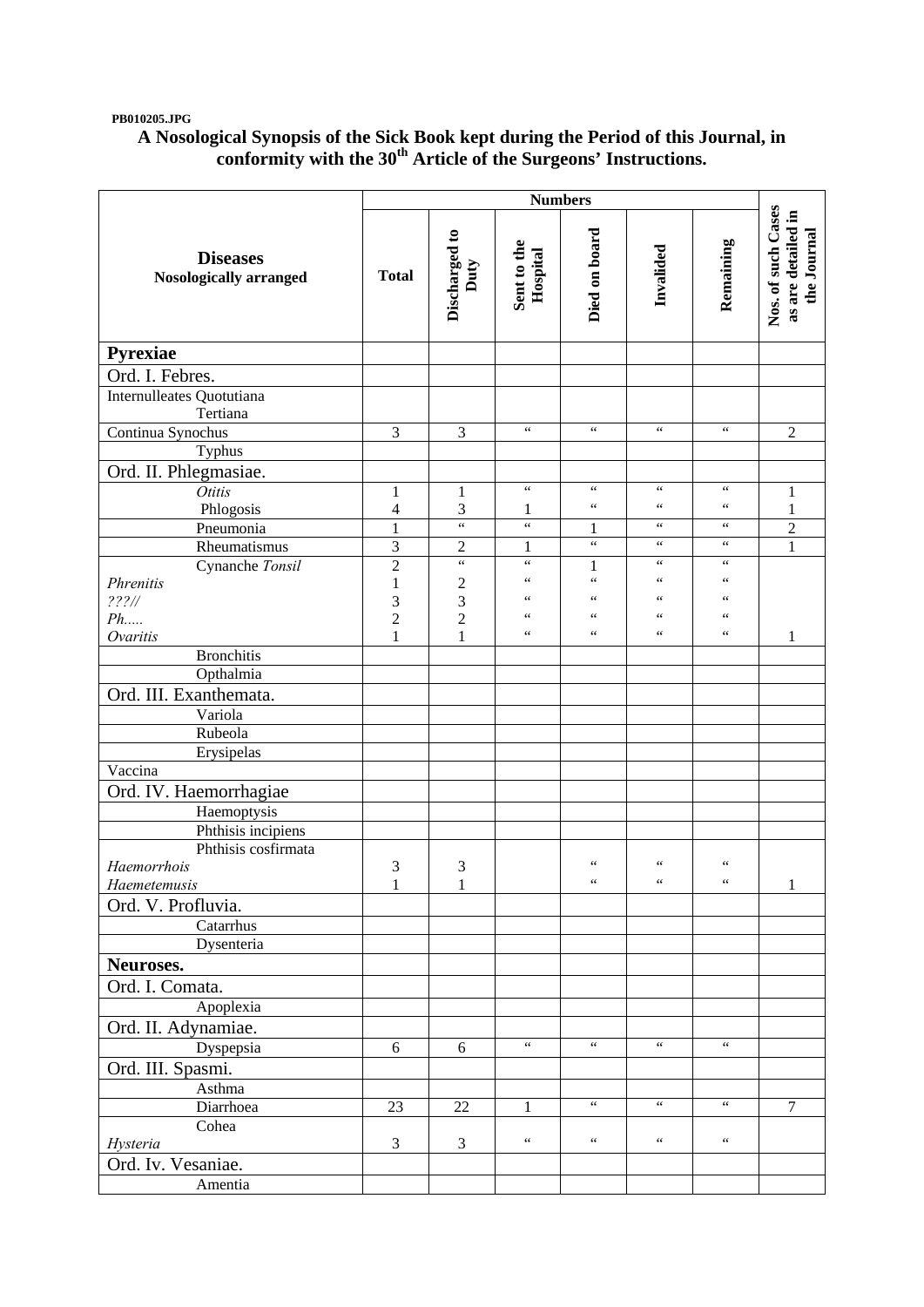| Mania                                                                                                      |    |    |                         |                 |                 |                        |    |
|------------------------------------------------------------------------------------------------------------|----|----|-------------------------|-----------------|-----------------|------------------------|----|
| Cachexiae.                                                                                                 |    |    |                         |                 |                 |                        |    |
| Ord. I. Marcores.                                                                                          |    |    |                         |                 |                 |                        |    |
| Tabes                                                                                                      |    |    |                         |                 |                 |                        |    |
| Ord. II. Intumescentiae.                                                                                   |    |    |                         |                 |                 |                        |    |
| Anasarca                                                                                                   |    |    |                         |                 |                 |                        |    |
| Ascites                                                                                                    |    |    |                         |                 |                 |                        |    |
| Hydrothorax                                                                                                |    |    |                         |                 |                 |                        |    |
| Ord. III. Impetigines.                                                                                     |    |    |                         |                 |                 |                        |    |
| Syphilis                                                                                                   |    |    |                         |                 |                 |                        |    |
| Scrophula                                                                                                  |    |    |                         |                 |                 |                        |    |
| Icterus                                                                                                    |    |    |                         |                 |                 |                        |    |
| Scorbutus                                                                                                  |    |    |                         |                 |                 |                        |    |
| Locales.                                                                                                   |    |    |                         |                 |                 |                        |    |
| Ord. I. Dysaethesiae.                                                                                      |    |    |                         |                 |                 |                        |    |
| Amaurosis                                                                                                  |    |    |                         |                 |                 |                        |    |
| Ord. II. Dysorexiae.                                                                                       |    |    |                         |                 |                 |                        |    |
| Ord. III. Dyscinesiae.                                                                                     |    |    |                         |                 |                 |                        |    |
| Ord. IV. Apocenoses.                                                                                       |    |    |                         |                 |                 |                        |    |
| Gonorrhoea                                                                                                 |    |    |                         |                 |                 |                        |    |
| Ord. V. Epischeses                                                                                         |    |    |                         |                 |                 |                        |    |
| Ischuria                                                                                                   |    |    |                         |                 |                 |                        |    |
| Obstipatio                                                                                                 | 6  | 6  | $\zeta$ $\zeta$         | $\zeta$ $\zeta$ | $\zeta$ $\zeta$ | $\zeta$ $\zeta$        |    |
| Dysuria                                                                                                    |    |    |                         |                 |                 |                        |    |
| Ord. VI. Tumores.                                                                                          |    |    |                         |                 |                 |                        |    |
| Aneurisma                                                                                                  |    |    |                         |                 |                 |                        |    |
| Ord. VII. Ectopiae.                                                                                        |    |    |                         |                 |                 |                        |    |
| Hernia                                                                                                     |    |    |                         |                 |                 |                        |    |
| Prolapsus                                                                                                  |    |    |                         |                 |                 |                        |    |
| Luxatio                                                                                                    |    |    |                         |                 |                 |                        |    |
| Ord. VIII. Dialyses.                                                                                       |    |    |                         |                 |                 |                        |    |
| Vulnus                                                                                                     |    |    |                         |                 |                 |                        |    |
| Uleus                                                                                                      |    |    |                         |                 |                 |                        |    |
| <b>GENERAL TOTAL</b>                                                                                       | 72 | 66 | $\overline{\mathbf{4}}$ | $\overline{2}$  | $\textbf{66}$   | $\leftrightsquigarrow$ | 17 |
| NOTE.—Medical Officers are desired particularly to Notice that the Numbers in each Disease and the general |    |    |                         |                 |                 |                        |    |

Total must not only correspond with the Sick Book, but also with the particulars contained in the several Nosological Returns for the period.